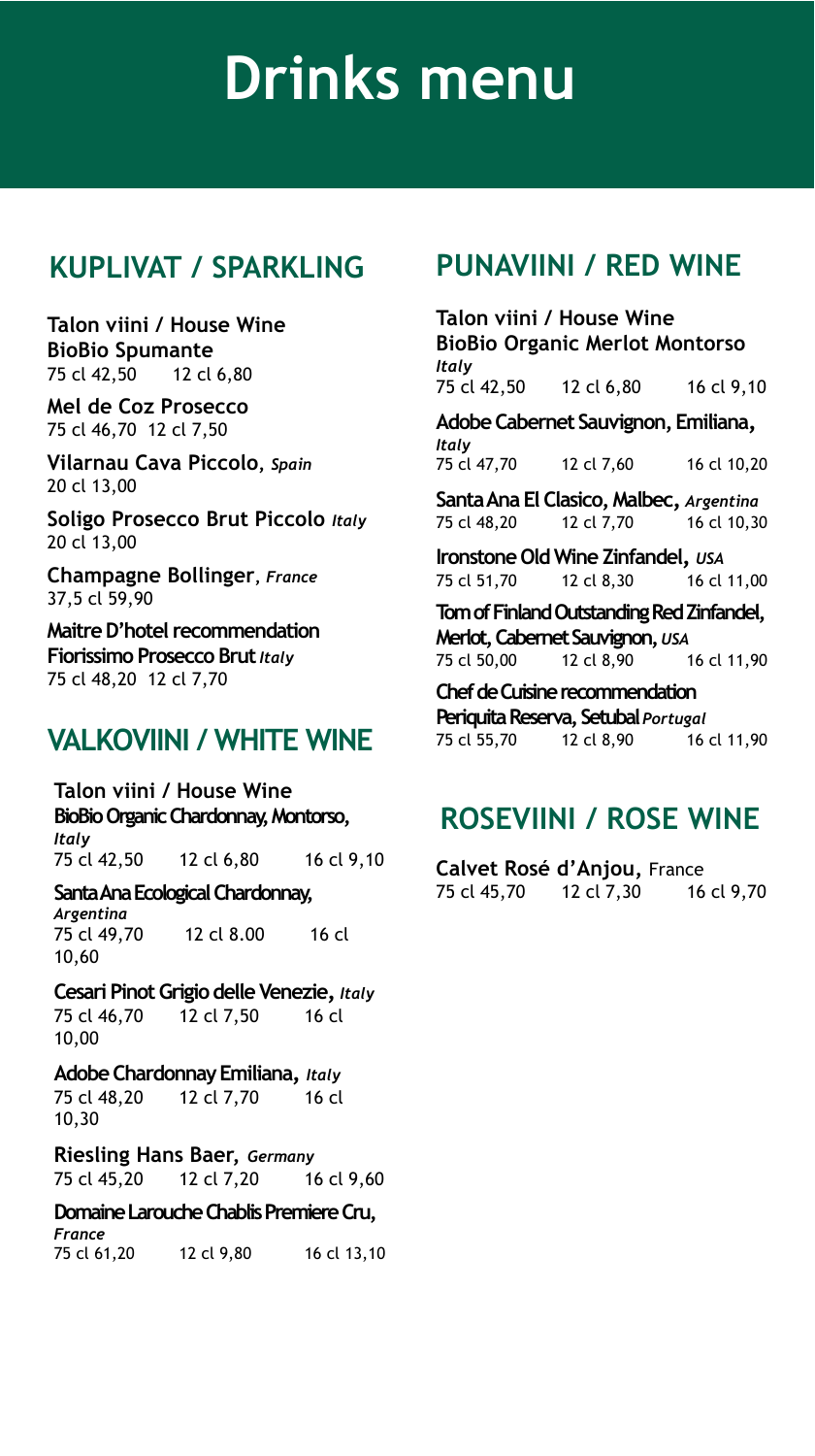#### **OLUET & BEERS**

| Hartwall Aura 4,5 % 40 cl           | 7,60  |
|-------------------------------------|-------|
| Heineken 5 % 33 cl                  | 8,10  |
| Lapin Kulta Pure 4,5 % 31,5 cl      | 7,20  |
| Lahden Erikois Vehnä 5 % 50 cl      | 9,70  |
| Sol 4,5% 33 cl                      | 9,10  |
| Krusovice Cerne Dark 3,8 % 50 cl    | 9,70  |
| Krusovice Imperial 5,0 % 50 cl      | 10,10 |
| Lahden Erikois IPA 33 cl            | 7,40  |
| Lahden Erikois Pale Ale 5,4%, 50 cl | 9,30  |
| Heineken 0% 33 cl                   | 6,00  |
|                                     |       |

**Happy Joe Crispy Pear 4,7 % 27,5 cl** 7,70 **Happy Joe Cloudy Apple 4,7 % 27,5 cl** 7,70 **Original Long Drink 5,5% 33 cl** 7,80

#### **VIRVOKKEET / SOFT DRINKS**

| Pepsi / Pepsi Max / Jaffa 33 cl             | 6,60 |
|---------------------------------------------|------|
| <b>7UP 30 cl</b>                            | 6,60 |
| Novelle lähdevesi/still water 50 cl         | 5,50 |
| Novelle kivennäisvesi/sparkling water 50 cl | 5,80 |
| Appelsiini / omenatäysmehu                  | 4,10 |
| (Orange / Apple juice)                      |      |

#### **KUUMAT JUOMAT / HOT DRINKS**

| 4,00 |
|------|
| 3,10 |
| 4,40 |
| 4,00 |
| 5,70 |
| 4,60 |
| 4,80 |
| 4,80 |
| 5,10 |
|      |

**Ht** Holiday Inn **N IHG**<sup>®</sup> HOTEL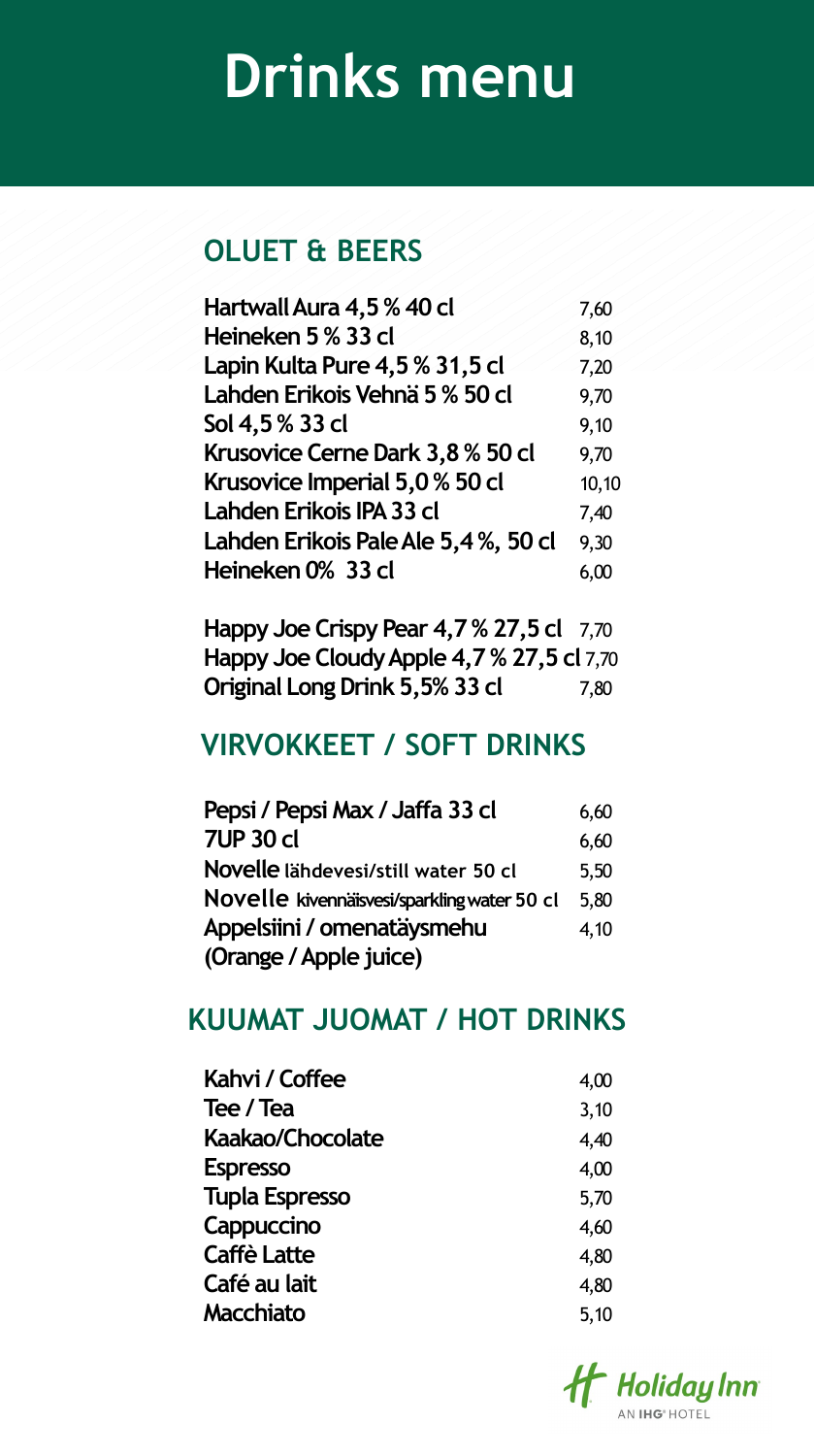### **APERITIVES & COCKTAILS**

| Karhun Kyynel - Tear of Bear                                     | 7,50  |
|------------------------------------------------------------------|-------|
| 3 cl Finlandia vodka, 1 cl cold pressed lingonberry juice,       |       |
| frozen cranberries                                               |       |
| Dry Martini                                                      | 8,50  |
| 1 cl Martini Bianco, 3 cl gin, olives                            |       |
| <b>Aperol Spritz</b>                                             | 11,00 |
| 5 cl Aperol, 7 cl Prosecco, 3 cl Sprite, oranges                 |       |
| <b>Harvey Wallbanger</b>                                         | 9,90  |
| 3 cl pure vodka, 1 cl Galliano liquor, orange juice, orange      |       |
| and cherries                                                     |       |
| <b>GT Gin &amp; Tonic</b>                                        | 10,80 |
| 4 cl Gordon or Bombay, tonic water, lemon                        |       |
| <b>GT Napue</b>                                                  | 13,50 |
| 4 cl world famous Kyrögin, tonic water, rosemary and cranberries |       |
| Cosmopolitan                                                     | 11.00 |
| 4 cl vodka, 2 cl Triple Sec liquor, 6 cl cranberry juice,        |       |
| fresh squeezed lime                                              |       |
| <b>Cuba Libre</b>                                                | 11.00 |
| 4 cl rum, cola and lemon                                         |       |
| <b>Strawberry Daiquiri</b>                                       | 11,50 |
| 2 cl white rum, 1 cl Triple Sec liquor, 1 part strawberries      |       |

### **HOT COFFEE DRINKS**

| <b>Irish Coffee</b>                                                | 12,10 |
|--------------------------------------------------------------------|-------|
| 4cl Jameson whisky, black coffee, whipped cream                    |       |
| <b>French Coffee</b>                                               | 12,10 |
| 4cl cognac, black coffee and whipped cream                         |       |
| <b>Amaretto Coffee</b>                                             | 11,70 |
| 4cl Amaretto di Saronno liquor, black coffee, whipped cream        |       |
| <b>Spanish Periquita Coffee</b>                                    | 10,50 |
| Espresso coffee, 2cl 43 liquor, condensate milk, squeeze of orange |       |
| Café Dom                                                           | 12,10 |
| 4cl Bénédictine. D.O.M liquor, black coffee and whipped cream      |       |